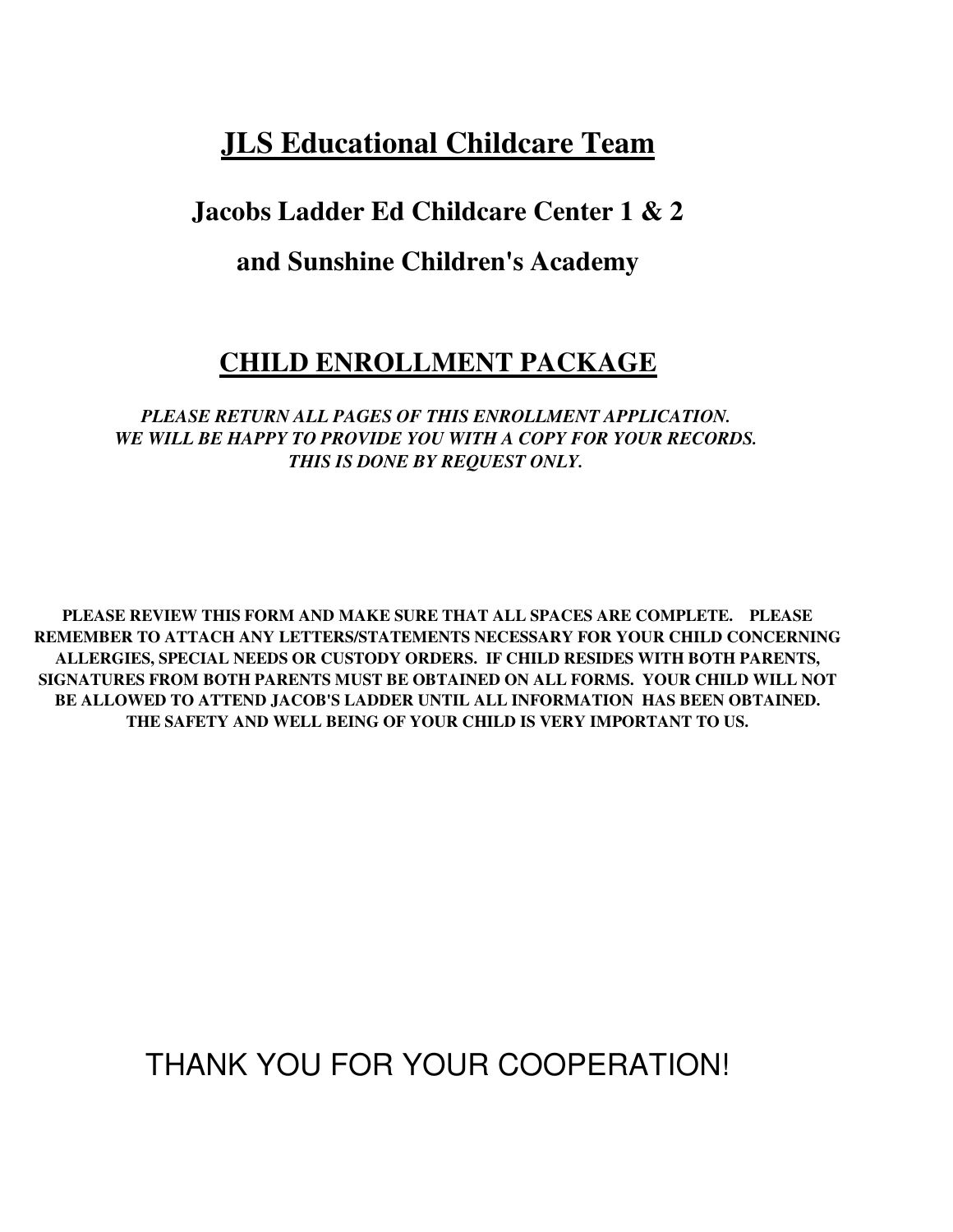**Jacobs Ladder Ed Childcare Center 1 & 2 and Sunshine Children's Academy**

## *CHILD ENROLLMENT APPLICATION*

| <b>Child's Name:</b>                                                                                                                                                                                                                                                                                                                                                                                                                                                                                                                                                           |                             |                              |                                   | Nickname:                 |                        |                  |      |
|--------------------------------------------------------------------------------------------------------------------------------------------------------------------------------------------------------------------------------------------------------------------------------------------------------------------------------------------------------------------------------------------------------------------------------------------------------------------------------------------------------------------------------------------------------------------------------|-----------------------------|------------------------------|-----------------------------------|---------------------------|------------------------|------------------|------|
| <b>Current Age:</b><br><b>Birth date:</b>                                                                                                                                                                                                                                                                                                                                                                                                                                                                                                                                      |                             | Sex of Child:                |                                   | <b>Home Phone Number:</b> |                        |                  |      |
| <b>Address:</b>                                                                                                                                                                                                                                                                                                                                                                                                                                                                                                                                                                |                             |                              | City:                             |                           |                        | <b>State: GA</b> | Zip: |
| Circle Days to Attend: MON TUE WED THUR FRI                                                                                                                                                                                                                                                                                                                                                                                                                                                                                                                                    |                             |                              | <b>Arrival Time:</b>              |                           | <b>Departure Time:</b> |                  |      |
| <b>Enrollment Date:</b>                                                                                                                                                                                                                                                                                                                                                                                                                                                                                                                                                        |                             |                              | <b>Withdrawal Date:</b>           |                           |                        |                  |      |
|                                                                                                                                                                                                                                                                                                                                                                                                                                                                                                                                                                                |                             |                              | PARENT'S / GUARDIAN'S INFORMATION |                           |                        |                  |      |
| <b>BOTH PARENTS</b><br><b>Circle Child's Living Arrangements:</b>                                                                                                                                                                                                                                                                                                                                                                                                                                                                                                              |                             | <b>MOTHER</b>                | <b>FATHER</b>                     |                           | <b>LEGAL GUARDIAN</b>  |                  |      |
| <b>Father's Name/Legal Guardian:</b>                                                                                                                                                                                                                                                                                                                                                                                                                                                                                                                                           |                             |                              | <b>Employer:</b>                  |                           |                        |                  |      |
| <b>Employer's Address:</b>                                                                                                                                                                                                                                                                                                                                                                                                                                                                                                                                                     |                             |                              | City:                             |                           |                        | State:           | Zip: |
| <b>Business Phone:</b>                                                                                                                                                                                                                                                                                                                                                                                                                                                                                                                                                         | <b>Cell phone /CARRIER:</b> |                              |                                   |                           | <b>Home Phone:</b>     |                  |      |
| <b>Social Security Number:</b>                                                                                                                                                                                                                                                                                                                                                                                                                                                                                                                                                 |                             |                              |                                   | Date of Birth:            |                        |                  |      |
| Home Address (if different from child):                                                                                                                                                                                                                                                                                                                                                                                                                                                                                                                                        |                             |                              |                                   |                           |                        |                  |      |
| <b>Mother's Name/Legal Guardian:</b>                                                                                                                                                                                                                                                                                                                                                                                                                                                                                                                                           |                             |                              | <b>Employer:</b>                  |                           |                        |                  |      |
| <b>Employer's Address:</b>                                                                                                                                                                                                                                                                                                                                                                                                                                                                                                                                                     |                             |                              | City:                             |                           |                        | State:           | Zip: |
| <b>Business Phone:</b>                                                                                                                                                                                                                                                                                                                                                                                                                                                                                                                                                         | Cell phone / CARRIER:       |                              |                                   |                           | <b>Home Phone:</b>     |                  |      |
| <b>Social Security Number:</b>                                                                                                                                                                                                                                                                                                                                                                                                                                                                                                                                                 |                             |                              |                                   | Date of Birth:            |                        |                  |      |
| Home Address (if different from child):                                                                                                                                                                                                                                                                                                                                                                                                                                                                                                                                        |                             |                              |                                   |                           |                        |                  |      |
| Legal Guardian (if different than above):                                                                                                                                                                                                                                                                                                                                                                                                                                                                                                                                      |                             |                              |                                   |                           | <b>Phone:</b>          |                  |      |
| <b>Address:</b>                                                                                                                                                                                                                                                                                                                                                                                                                                                                                                                                                                |                             |                              | City:                             |                           |                        | <b>State: GA</b> | Zip: |
| <b>AUTHORIZED PERSONS FOR PICK UP (other than parent/legal guardian)</b>                                                                                                                                                                                                                                                                                                                                                                                                                                                                                                       |                             |                              |                                   |                           |                        |                  |      |
| Name:                                                                                                                                                                                                                                                                                                                                                                                                                                                                                                                                                                          |                             | <b>Relationship:</b>         |                                   |                           | Phone:                 |                  |      |
| <b>Address:</b>                                                                                                                                                                                                                                                                                                                                                                                                                                                                                                                                                                |                             |                              | City:                             |                           |                        | <b>State: GA</b> | Zip: |
| Name:                                                                                                                                                                                                                                                                                                                                                                                                                                                                                                                                                                          |                             | <b>Relationship:</b>         |                                   |                           | <b>Phone:</b>          |                  |      |
| <b>Address:</b>                                                                                                                                                                                                                                                                                                                                                                                                                                                                                                                                                                |                             |                              | City:                             |                           |                        | <b>State: GA</b> | Zip: |
| Name:                                                                                                                                                                                                                                                                                                                                                                                                                                                                                                                                                                          |                             | <b>Relationship:</b>         |                                   |                           | <b>Phone:</b>          |                  |      |
| <b>Address:</b>                                                                                                                                                                                                                                                                                                                                                                                                                                                                                                                                                                |                             |                              | City:                             |                           |                        | <b>State: GA</b> | Zip: |
|                                                                                                                                                                                                                                                                                                                                                                                                                                                                                                                                                                                |                             | <b>EMERGENCY INFORMATION</b> |                                   |                           |                        |                  |      |
| <b>Emergency Contact Name OTHER THAN PARENT/GUARDIAN:</b>                                                                                                                                                                                                                                                                                                                                                                                                                                                                                                                      |                             |                              |                                   |                           | <b>Relationship:</b>   |                  |      |
| <b>Address:</b>                                                                                                                                                                                                                                                                                                                                                                                                                                                                                                                                                                |                             |                              |                                   |                           | <b>Phone:</b>          |                  |      |
| <b>Child's Physician:</b>                                                                                                                                                                                                                                                                                                                                                                                                                                                                                                                                                      | Address:                    |                              |                                   |                           | <b>Phone:</b>          |                  |      |
| Any Allergies or special needs?: **If your child has an allergy, please provide a letter/statement of how the center shall care for the child should allergic reaction occur while child is in our<br>care. If special need (ex. Hearing aids), please provide a letter/statement of how we should care for child in relation to the need. Any special instructions must be provided in writing and submitted<br>with this enrollment from upon enrollment. If you child needs to use an inhaler or other breathing devices, pleas notify the office for further instructions. |                             |                              |                                   |                           |                        |                  |      |
| <b>Child's Dentist:</b>                                                                                                                                                                                                                                                                                                                                                                                                                                                                                                                                                        | <b>Address:</b>             |                              |                                   |                           | <b>Phone:</b>          |                  |      |
| <b>Hospital / Clinic Preference:</b>                                                                                                                                                                                                                                                                                                                                                                                                                                                                                                                                           |                             |                              |                                   |                           |                        |                  |      |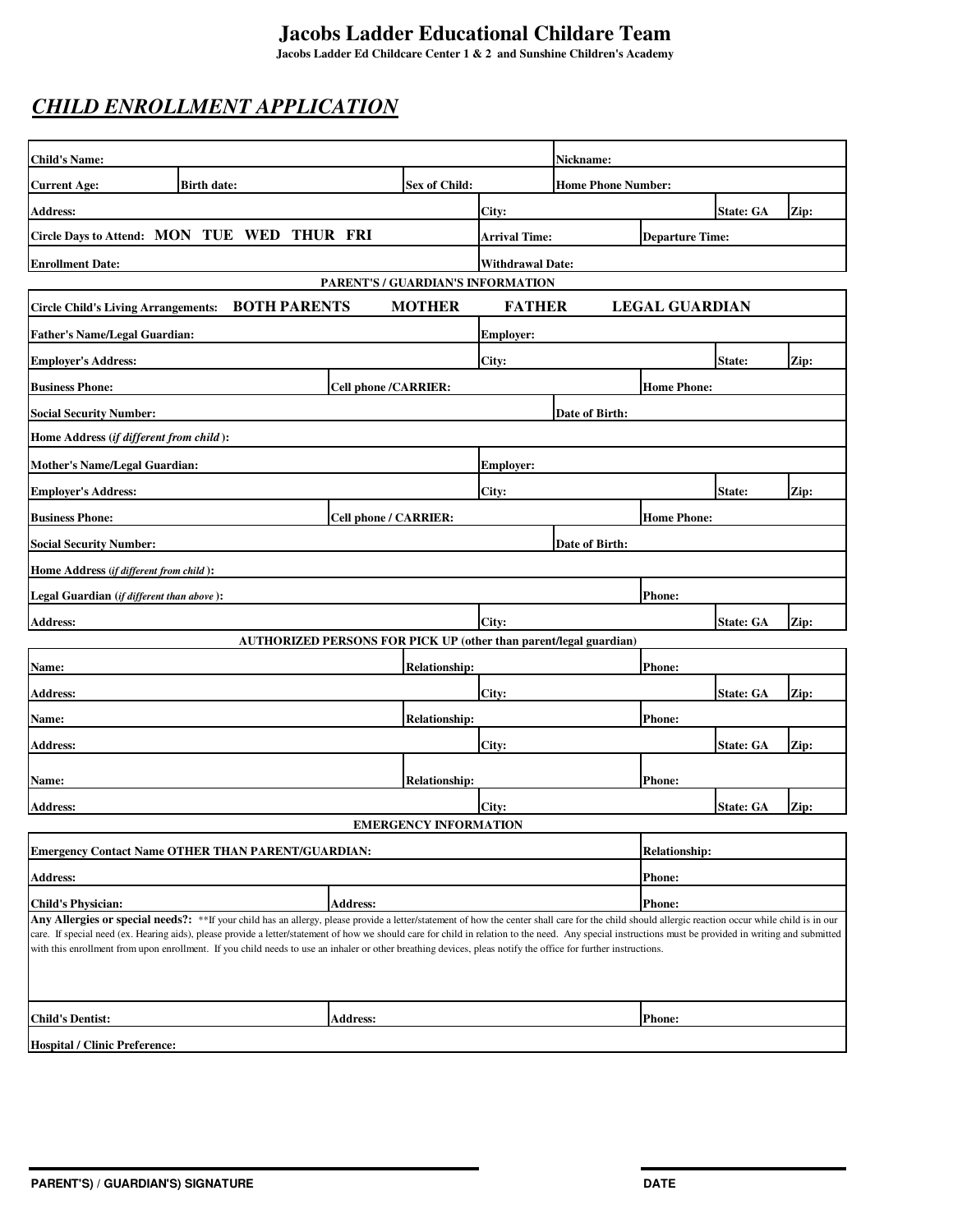**Jacobs Ladder Ed Childcare Center 1 & 2 and Sunshine Children's Academy**

### *CHILD ENROLLMENT APPLICATION- PAGE 2*

## *TEACHER INFORMATION*

| <b>Child's Name:</b>                                                                               |  |
|----------------------------------------------------------------------------------------------------|--|
|                                                                                                    |  |
| <b>Birthday:</b>                                                                                   |  |
|                                                                                                    |  |
| Name of Public or Private school child attends, if any:                                            |  |
|                                                                                                    |  |
| Is the Child Potty Trained?:                                                                       |  |
|                                                                                                    |  |
| What does your child say when he/she wishes to use the toilet?                                     |  |
| DRESSING / UNDRESSING EATING<br><b>WASHING HANDS</b><br>Does your child need help in: (CIRCLE ONE) |  |
|                                                                                                    |  |
| Does your child have any special fears or problems?:                                               |  |
|                                                                                                    |  |
| Has your child been cared for by other than parents?:<br>If YES, then whom?:                       |  |
|                                                                                                    |  |
| <b>Child's Favorite Game:</b>                                                                      |  |
|                                                                                                    |  |
| <b>Child's Favorite Toy:</b>                                                                       |  |
|                                                                                                    |  |
|                                                                                                    |  |
| Parent's / Guardian's Name:                                                                        |  |
| <b>COMMENTS:</b>                                                                                   |  |
|                                                                                                    |  |
|                                                                                                    |  |
|                                                                                                    |  |
|                                                                                                    |  |
|                                                                                                    |  |
|                                                                                                    |  |
|                                                                                                    |  |
|                                                                                                    |  |

| . |          |  |              |     |  |  |  |                    |  |                                           |  |  |  |  |  |  |  |  |  |  |  |  |  |  |  |  |  |  |  |  |  |  |  |  |  |  |  |  |  |  |  |  |  |  |  |  |  | .               |  |
|---|----------|--|--------------|-----|--|--|--|--------------------|--|-------------------------------------------|--|--|--|--|--|--|--|--|--|--|--|--|--|--|--|--|--|--|--|--|--|--|--|--|--|--|--|--|--|--|--|--|--|--|--|--|--|-----------------|--|
| . |          |  |              |     |  |  |  |                    |  |                                           |  |  |  |  |  |  |  |  |  |  |  |  |  |  |  |  |  |  |  |  |  |  |  |  |  |  |  |  |  |  |  |  |  |  |  |  |  | .               |  |
|   |          |  |              |     |  |  |  |                    |  |                                           |  |  |  |  |  |  |  |  |  |  |  |  |  |  |  |  |  |  |  |  |  |  |  |  |  |  |  |  |  |  |  |  |  |  |  |  |  | . .             |  |
|   |          |  |              | .   |  |  |  |                    |  |                                           |  |  |  |  |  |  |  |  |  |  |  |  |  |  |  |  |  |  |  |  |  |  |  |  |  |  |  |  |  |  |  |  |  |  |  |  |  |                 |  |
|   |          |  |              | USE |  |  |  |                    |  |                                           |  |  |  |  |  |  |  |  |  |  |  |  |  |  |  |  |  |  |  |  |  |  |  |  |  |  |  |  |  |  |  |  |  |  |  |  |  |                 |  |
|   |          |  |              |     |  |  |  |                    |  |                                           |  |  |  |  |  |  |  |  |  |  |  |  |  |  |  |  |  |  |  |  |  |  |  |  |  |  |  |  |  |  |  |  |  |  |  |  |  |                 |  |
|   |          |  |              |     |  |  |  |                    |  |                                           |  |  |  |  |  |  |  |  |  |  |  |  |  |  |  |  |  |  |  |  |  |  |  |  |  |  |  |  |  |  |  |  |  |  |  |  |  |                 |  |
|   |          |  |              |     |  |  |  |                    |  |                                           |  |  |  |  |  |  |  |  |  |  |  |  |  |  |  |  |  |  |  |  |  |  |  |  |  |  |  |  |  |  |  |  |  |  |  |  |  |                 |  |
|   |          |  |              |     |  |  |  |                    |  |                                           |  |  |  |  |  |  |  |  |  |  |  |  |  |  |  |  |  |  |  |  |  |  |  |  |  |  |  |  |  |  |  |  |  |  |  |  |  |                 |  |
|   |          |  |              |     |  |  |  |                    |  |                                           |  |  |  |  |  |  |  |  |  |  |  |  |  |  |  |  |  |  |  |  |  |  |  |  |  |  |  |  |  |  |  |  |  |  |  |  |  |                 |  |
|   |          |  | <b>N</b> Aor |     |  |  |  |                    |  |                                           |  |  |  |  |  |  |  |  |  |  |  |  |  |  |  |  |  |  |  |  |  |  |  |  |  |  |  |  |  |  |  |  |  |  |  |  |  |                 |  |
|   |          |  |              |     |  |  |  |                    |  |                                           |  |  |  |  |  |  |  |  |  |  |  |  |  |  |  |  |  |  |  |  |  |  |  |  |  |  |  |  |  |  |  |  |  |  |  |  |  |                 |  |
|   | $\cdots$ |  |              |     |  |  |  |                    |  |                                           |  |  |  |  |  |  |  |  |  |  |  |  |  |  |  |  |  |  |  |  |  |  |  |  |  |  |  |  |  |  |  |  |  |  |  |  |  |                 |  |
|   |          |  |              |     |  |  |  |                    |  |                                           |  |  |  |  |  |  |  |  |  |  |  |  |  |  |  |  |  |  |  |  |  |  |  |  |  |  |  |  |  |  |  |  |  |  |  |  |  |                 |  |
|   |          |  |              |     |  |  |  |                    |  |                                           |  |  |  |  |  |  |  |  |  |  |  |  |  |  |  |  |  |  |  |  |  |  |  |  |  |  |  |  |  |  |  |  |  |  |  |  |  |                 |  |
|   |          |  |              |     |  |  |  |                    |  |                                           |  |  |  |  |  |  |  |  |  |  |  |  |  |  |  |  |  |  |  |  |  |  |  |  |  |  |  |  |  |  |  |  |  |  |  |  |  |                 |  |
|   |          |  |              |     |  |  |  |                    |  |                                           |  |  |  |  |  |  |  |  |  |  |  |  |  |  |  |  |  |  |  |  |  |  |  |  |  |  |  |  |  |  |  |  |  |  |  |  |  |                 |  |
|   |          |  |              |     |  |  |  |                    |  |                                           |  |  |  |  |  |  |  |  |  |  |  |  |  |  |  |  |  |  |  |  |  |  |  |  |  |  |  |  |  |  |  |  |  |  |  |  |  |                 |  |
|   |          |  |              |     |  |  |  |                    |  |                                           |  |  |  |  |  |  |  |  |  |  |  |  |  |  |  |  |  |  |  |  |  |  |  |  |  |  |  |  |  |  |  |  |  |  |  |  |  |                 |  |
|   |          |  | Hosipital /  |     |  |  |  |                    |  |                                           |  |  |  |  |  |  |  |  |  |  |  |  |  |  |  |  |  |  |  |  |  |  |  |  |  |  |  |  |  |  |  |  |  |  |  |  |  |                 |  |
| . |          |  |              |     |  |  |  | / Emergency Needs: |  | $\sim$ $\sim$ $\sim$ $\sim$ $\sim$ $\sim$ |  |  |  |  |  |  |  |  |  |  |  |  |  |  |  |  |  |  |  |  |  |  |  |  |  |  |  |  |  |  |  |  |  |  |  |  |  |                 |  |
|   |          |  |              |     |  |  |  |                    |  |                                           |  |  |  |  |  |  |  |  |  |  |  |  |  |  |  |  |  |  |  |  |  |  |  |  |  |  |  |  |  |  |  |  |  |  |  |  |  |                 |  |
|   |          |  |              |     |  |  |  |                    |  |                                           |  |  |  |  |  |  |  |  |  |  |  |  |  |  |  |  |  |  |  |  |  |  |  |  |  |  |  |  |  |  |  |  |  |  |  |  |  |                 |  |
|   |          |  |              |     |  |  |  |                    |  |                                           |  |  |  |  |  |  |  |  |  |  |  |  |  |  |  |  |  |  |  |  |  |  |  |  |  |  |  |  |  |  |  |  |  |  |  |  |  |                 |  |
|   |          |  |              |     |  |  |  |                    |  |                                           |  |  |  |  |  |  |  |  |  |  |  |  |  |  |  |  |  |  |  |  |  |  |  |  |  |  |  |  |  |  |  |  |  |  |  |  |  |                 |  |
|   |          |  |              |     |  |  |  |                    |  |                                           |  |  |  |  |  |  |  |  |  |  |  |  |  |  |  |  |  |  |  |  |  |  |  |  |  |  |  |  |  |  |  |  |  |  |  |  |  |                 |  |
| . |          |  |              |     |  |  |  |                    |  |                                           |  |  |  |  |  |  |  |  |  |  |  |  |  |  |  |  |  |  |  |  |  |  |  |  |  |  |  |  |  |  |  |  |  |  |  |  |  |                 |  |
|   |          |  |              |     |  |  |  |                    |  |                                           |  |  |  |  |  |  |  |  |  |  |  |  |  |  |  |  |  |  |  |  |  |  |  |  |  |  |  |  |  |  |  |  |  |  |  |  |  |                 |  |
|   |          |  |              |     |  |  |  |                    |  |                                           |  |  |  |  |  |  |  |  |  |  |  |  |  |  |  |  |  |  |  |  |  |  |  |  |  |  |  |  |  |  |  |  |  |  |  |  |  | $\cdot$ $\cdot$ |  |
|   |          |  |              |     |  |  |  |                    |  |                                           |  |  |  |  |  |  |  |  |  |  |  |  |  |  |  |  |  |  |  |  |  |  |  |  |  |  |  |  |  |  |  |  |  |  |  |  |  |                 |  |
|   |          |  |              |     |  |  |  |                    |  |                                           |  |  |  |  |  |  |  |  |  |  |  |  |  |  |  |  |  |  |  |  |  |  |  |  |  |  |  |  |  |  |  |  |  |  |  |  |  |                 |  |
|   |          |  |              |     |  |  |  |                    |  |                                           |  |  |  |  |  |  |  |  |  |  |  |  |  |  |  |  |  |  |  |  |  |  |  |  |  |  |  |  |  |  |  |  |  |  |  |  |  |                 |  |
|   |          |  |              |     |  |  |  |                    |  |                                           |  |  |  |  |  |  |  |  |  |  |  |  |  |  |  |  |  |  |  |  |  |  |  |  |  |  |  |  |  |  |  |  |  |  |  |  |  |                 |  |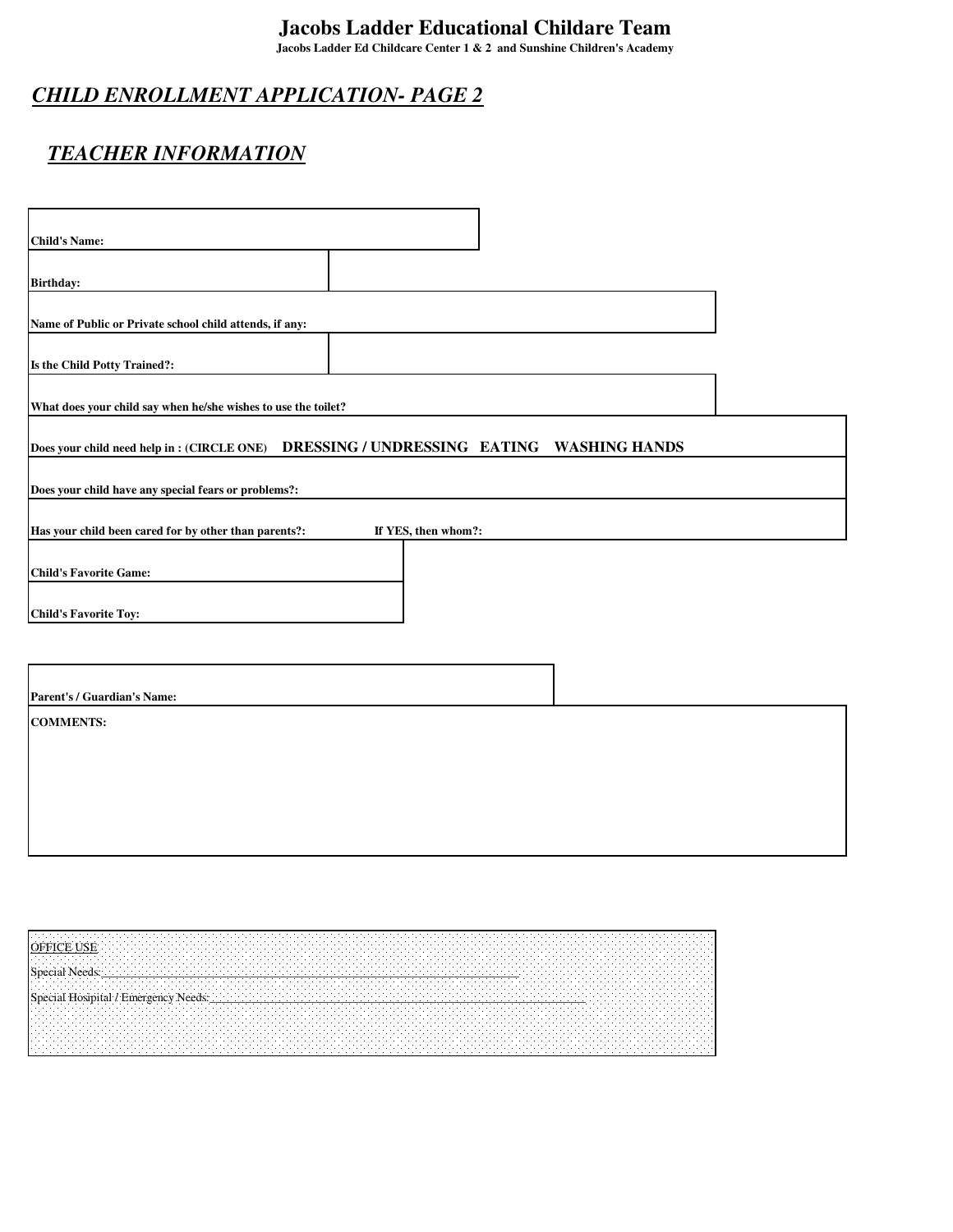**Jacobs Ladder Ed Childcare Center 1 & 2 and Sunshine Children's Academy**

# **PARENT CONTRACT**

#### *PLEASE READ VERY CAREFULLY BEFORE SIGNING*

The conditions of this agreement provide protection for our parents, as well as, for JLS Childcare Team. In order to assure that we can provide the services that you desire, on a continuing basis, it is essential that the financial status of the Center be stable. Salaries and overhead expenses cannot be reduced because of "Absentee Losses" in income. In essence, the Agreement is a parental contract with any JLS Eductional Childcare Center that you will financially support the enrollment space guaranteed for your child.

#### **I understand and agree to the following:**

|    | A JLS Educational Childcare Center agrees to provide child care services for |          |          |              |       |
|----|------------------------------------------------------------------------------|----------|----------|--------------|-------|
|    |                                                                              |          |          | Child's Name |       |
| on |                                                                              | am<br>tΩ | pm. from |              |       |
|    | days of week                                                                 |          |          | month        | month |

- **1.** Upon enrollment to the Center there will be a registration fee, due annually thereafter. Our Fees are for childcare of NO MORE than 10-10 1/2 hours per day. Annual price increases will occur.
- 2. Weekly tuition fees will be paid on Monday of the current week (or first day of attendance to the center in the week), no deductions for absences, including holidays. A **late fee of \$25.00 will be added to the account when the account is not paid by 12:00 noon Tuesday in the current week. If payment with late fees is not received by Friday current week will result in automatic disenrollment from the center.** I undersand that if collection fees are incurred by Jacob's Ladder Education Childcare Center, Inc. to recover any debt from me, I will be held financially responsible for paying this amount to Jacob's Ladder Educational Childcare Center, Inc. There is a charge of \$35.00 assessed for any return checks. If the same check is returned twice, I will be required to pick up the check with cash. Three returned checks in a year form one family will require this account to be paid in cash thereafter. \*\* Having a Debit or Credit Card on file is required. When credit card is on file, account will be automatically charged in absence of payment. \*\* Weekly Tuition for children enrolled in the **Before and/or After School Program** is required even during School Holidays regardless of attendance.
- **3.** A 2 week written notice must be given prior to withdrawing child. (See Parent handbook for additional facts)
- **4.** If, in the opinion of the Center Director, a child is not adjusting to the routines of the center, a two-week notice to the parent will be given, after which the child will be withdrawn. However, at the discretion of the Center's Director, if the child's behavior is viewed as being a danger to his/herself or any child or staff member, the child will be withdrawn without notice.
- **5.** In case of accident or illness, the Center will make every effort to contact the parent immediately. If I cannot be reached, authorization is given to the Center to secure such medical attention as appears necessary for the welfare of my child. I specially agree to assume full financial responsibility for payment to such medical services.
- **6.** All enrollment forms properly signed by me, including Certificate of Immunization or signed affidavit against such immunizations, will be completed before my child is admitted to the Center. I acknowledge that it is my responsibility to keep my child's records current to reflect any significant changes as they occur; ex. telephone numbers, work locations, emergency contacts, child's physician, child's health status, infant feeding plans, and immunization records, etc.
- **7.** My child will participate in the following meal plan: (CIRCLE APPLICABLE) Breakfast, Lunch, Afternoon Snack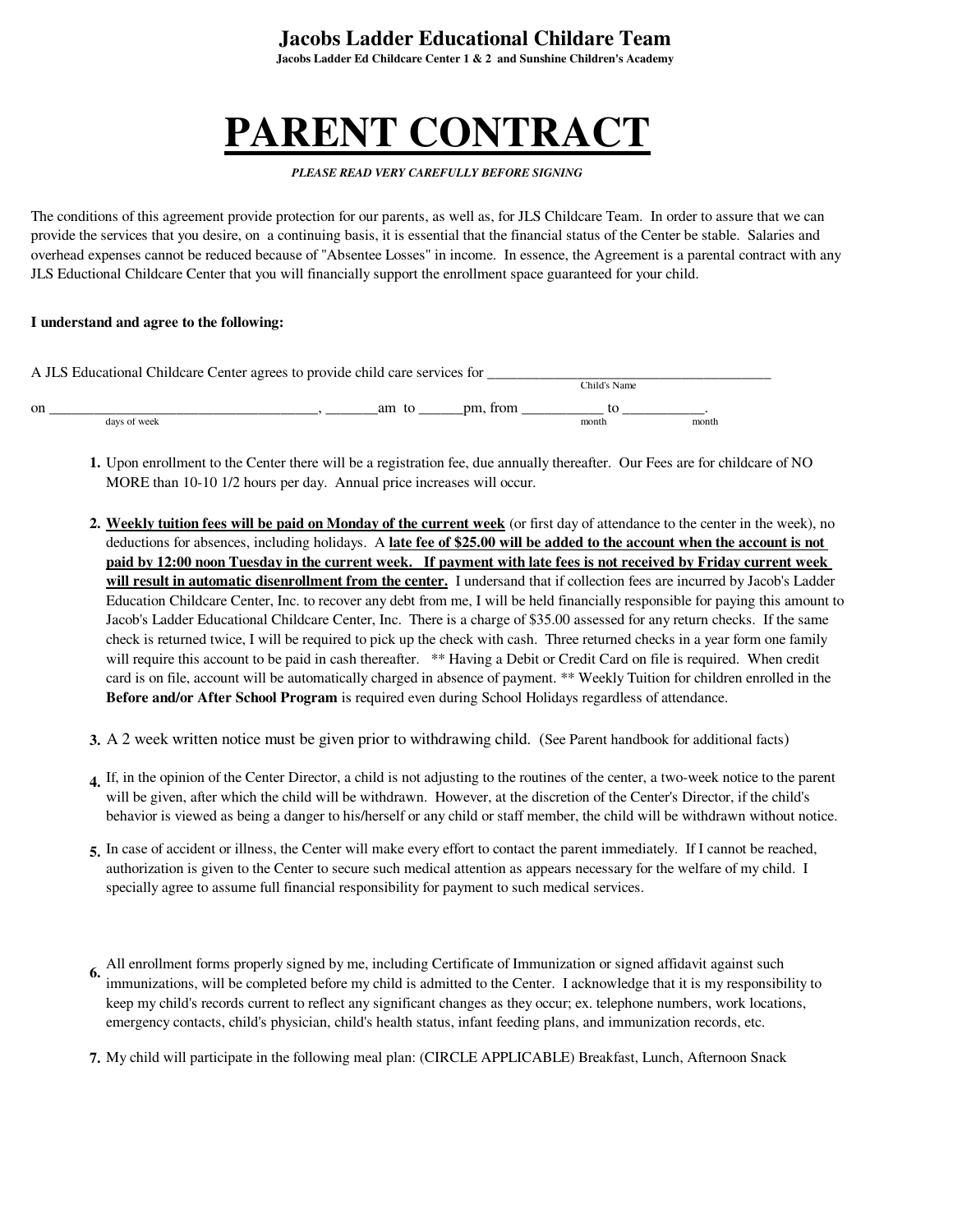**8.** My child will not be allowed to leave the facility without prior authorization by the parent or legal guardian. No child will be allowed to leave the center without the authorized pick up person having a proper child restraint system, such as a car seat or

#### **9.** No Medications will be dispensed at any of the JLS Ed Childare Team Centers. **PLEASE SEE MEDICATION RULES IN PARENT HANDBOOK**.

- **10.** On occasion JLS Childcare Team may post pictures to the Centers website or Facebook page of events and activities around the center. If you do not want to ever have your child's picture posted, please let the center know in writing.
- **11.** Where applicable I give permission for my child that turns 3 during the school year to remain with the 2 1/2 to 3 year old class until next school year starts. OR where applicable, I give permission for my child that turns 2 1/2 during a school year to be moved into the 3 year old class, agreeing that he/she is now developmentally appropitate to be in there.
- **12.** This contract is subject to change by JLS Childcare Team if and when such a change becomes necessary.

**13.** payment will incur late fees. This is for all students enrolled as full time or in the Before and/or After Care Tution is due regarless of the number of days in attendance, if no attendance for any reason, tution is still due, non Program.

#### **14. Only If Applicable:**

| <b>CENTERVILLE</b><br>ONLY | TRANSPORTATION AGREEMENT: I certify that I give Jacob's Ladder ECC my<br>Centerville, Byron, and Eagles Springs Elementry Schools, Monday through Friday. Children<br>will leave the center at approx. 7:45 am. and return at approx. 4:10 pm.                                                                     |
|----------------------------|--------------------------------------------------------------------------------------------------------------------------------------------------------------------------------------------------------------------------------------------------------------------------------------------------------------------|
| <b>BONAIRE ONLY</b>        | <b>TRANSPORTATION AGREEMENT: I certify that I give Jacob's Ladder ECC my</b><br>Arthur, Bonaire Elementary, Bonaire Primary, Perdue Elementary, Perdue Primary, and/or<br>Hill Top Elementry Schools, Monday through Friday. Children will leave the center at approx.<br>$7.45$ am and return at annrox $4.10$ nm |
| <b>SUNSHINE ONLY</b>       | <b>TRANSPORTATION AGREEMENT: I certify that I give Sunshine Children's Academy my</b><br>Run, Lake Joy Primary and/or Lake Joy Elementary Schools Monday through Friday.<br>Children will leave the center at approx. 7:45 am. and return at approx. 4:10 pm.                                                      |

**By signing below I fully understand the contract between myself and JLS Ed. Childcare Centers. I have received a copy of the Parents Handbook and agree to abide by the Polices and Procedures for any of the JLS Ed. Childcare Team Centers.**

Parent or guardian email address:

**PARENT'S) / GUARDIAN'S) SIGNATURE DATE** 

**ACCEPTED BY:**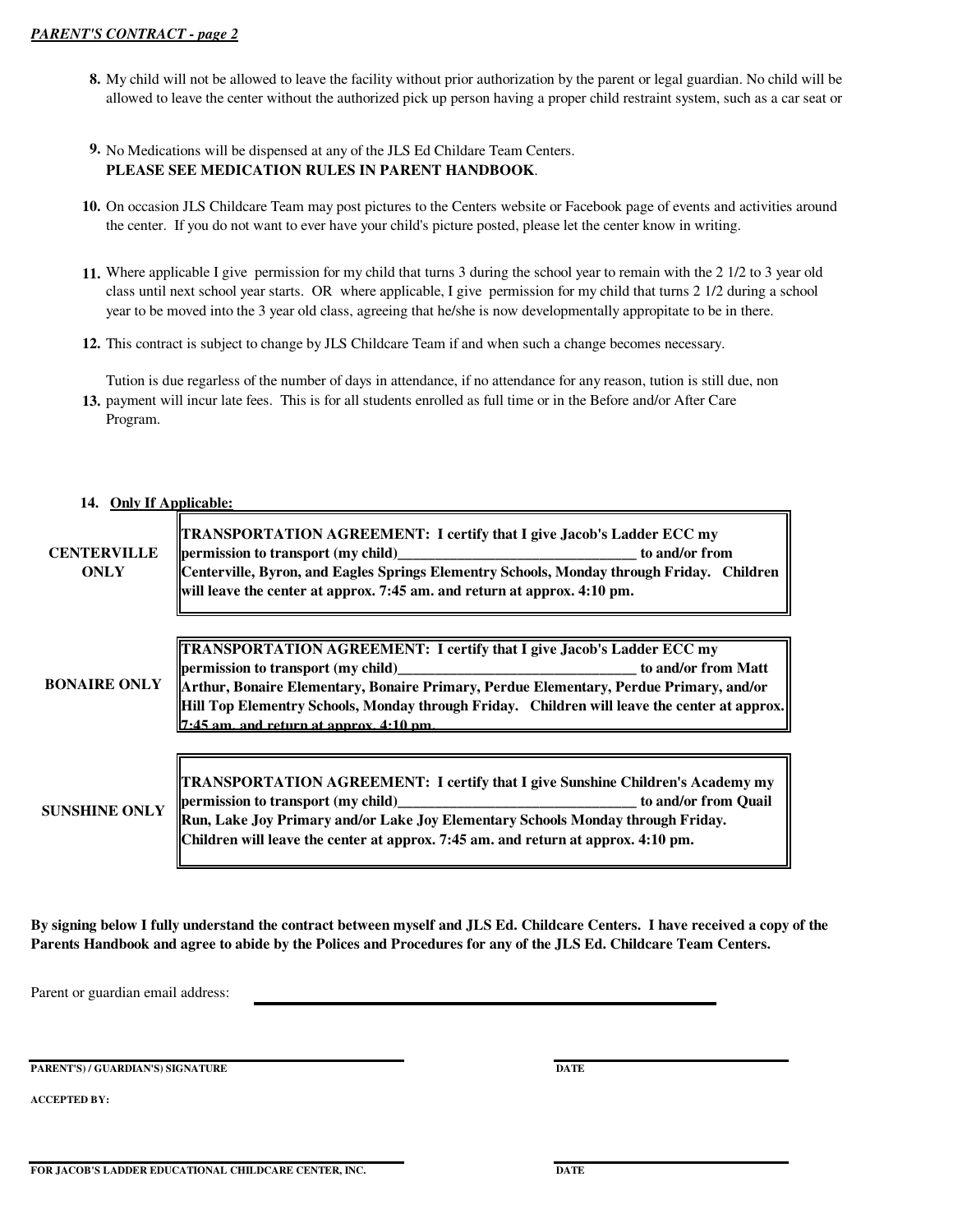**Jacobs Ladder Ed Childcare Center 1 & 2 and Sunshine Children's Academy**

## **EMERGENCY MEDICAL AUTHORIZATION**

Should \_\_\_\_\_\_\_\_\_\_\_\_\_\_\_\_\_\_\_\_\_\_\_\_\_\_\_\_\_\_\_\_\_\_\_\_, \_\_\_\_\_\_\_\_\_\_\_\_\_\_\_\_\_\_\_\_\_\_\_\_\_\_ suffer an injury or illness *Child's Name Date Of Birth*

while in the care of *(cirlce one)* Jacobs Ladder 1, Jacobs Ladder 2, Sunshine Academy and the facility is unable to contact me immediately, it shall be authorized to secure such medical attention and care for the child as may be necessary. I (We) shall assume responsibility for payment for services.

 I (We) agree to keep the facility informed of changes in telephone numbers, etc. where I can be reached.

The facility agrees to keep me informed of any incidents requiring professional medical attention involving my child.

Child's primary source of health insurance is (example; PeachCare, Blue Cross/Blue Shield, Tricare):\_\_\_\_\_\_\_\_\_\_\_\_\_\_\_\_\_\_\_\_\_\_\_\_\_\_\_\_\_\_\_\_\_\_\_

*If you do not have a primary physician at this time, please list Houston Medical Center, located at 1061 Watson Blvd., Warner Robins, GA 31093, phone number: 922-4281.*

\_\_\_\_\_\_\_\_\_\_\_\_\_\_\_\_\_\_\_\_\_\_\_\_\_\_\_\_\_\_\_\_\_\_\_\_\_\_\_\_\_\_\_\_\_\_\_\_ \_\_\_\_\_\_\_\_\_\_\_\_\_\_\_\_\_\_\_\_\_\_\_\_\_\_\_\_\_\_

*Physician / Clinic Name*

*Telephone Number*

Known medical conditions (I.e. diabetic, asthmatic, drug allergies) Make sure it is listed on Child Enrollment Document: **\_\_\_\_\_\_\_\_\_\_\_\_\_\_\_\_\_\_\_\_\_\_\_\_\_\_\_\_\_\_\_\_\_\_\_\_\_\_\_\_\_\_\_\_\_\_\_\_\_\_\_\_\_\_\_\_\_\_\_\_\_\_\_\_\_\_\_\_\_\_\_\_\_\_\_\_\_\_\_\_\_\_\_\_\_\_\_\_\_\_\_\_\_\_\_\_\_\_**

**\_\_\_\_\_\_\_\_\_\_\_\_\_\_\_\_\_\_\_\_\_\_\_\_\_\_\_\_\_\_\_\_\_\_\_\_\_\_\_\_\_\_\_\_\_\_\_\_\_\_\_\_\_\_\_\_\_\_\_\_\_\_\_\_\_\_\_\_\_\_\_\_\_\_\_\_\_\_\_\_\_\_\_\_\_\_\_\_\_\_\_\_\_\_\_\_\_\_**

 $SIGNED:$ 

*Parents / Legal Guardian*

*Date*

 $Telephone:$ 

 *Home Number Work Number*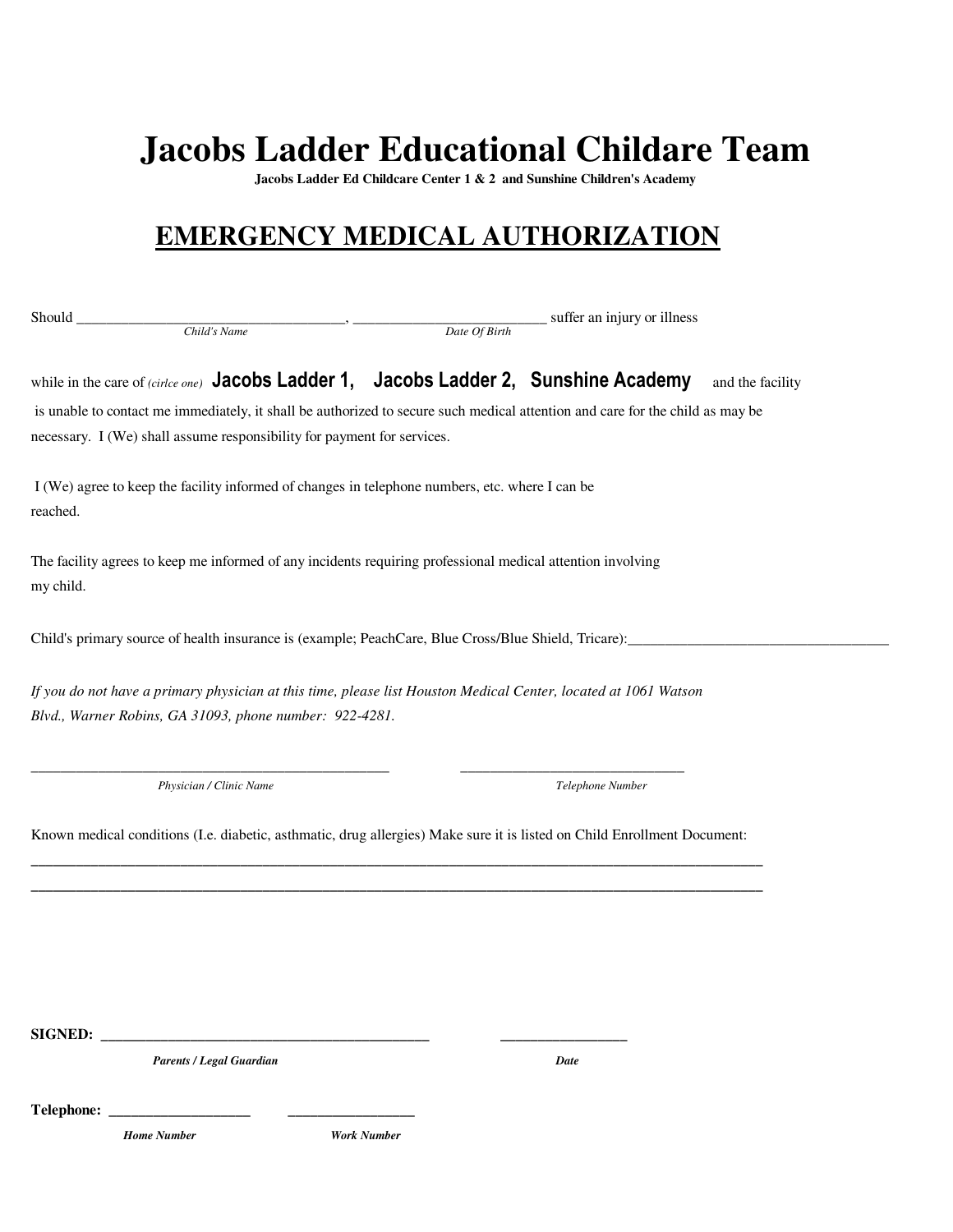**Jacobs Ladder Ed Childcare Center 1 & 2 and Sunshine Children's Academy**

# **Authorization to Dispense External Preparations**

#### **590-1-1-.20(1)**

**Parental Authorization**. Except for first aid, personnel shall not dispense prescription or non-prescription medications to a child without specific written authorization from the child's physician or parent. Such authorization will include, when applicable, date; full name of the child; name of the medication; prescription number, if any; dosage; the dates to be given; the time of day to be dispensed; and signature of parent.

|                                                                                                     | I give ANY JLS Educational Childcare Team Member permission to apply one or more of the following topical |
|-----------------------------------------------------------------------------------------------------|-----------------------------------------------------------------------------------------------------------|
| ointments/preparations to my child in accordance with the directions on the label of the container. |                                                                                                           |

| <b>Baby Wipes</b> |  |
|-------------------|--|
| Band-aids         |  |

\_\_\_\_\_ Neosporin or similar ointment

\_\_\_\_\_ Bactine or similar first aid spray

\_\_\_\_\_ Sunscreen

\_\_\_\_\_ Insect Repellent

\_\_\_\_\_ Non-Prescription ointment (such as A & D, Desitin, Vaseline)

\_\_\_\_\_\_\_\_\_\_\_\_\_\_\_\_\_\_\_\_\_\_\_\_\_\_\_\_\_\_\_\_\_\_\_\_\_\_\_\_\_\_\_\_\_\_\_\_\_\_\_ \_\_\_\_\_\_\_\_\_\_\_\_\_\_\_\_\_\_\_\_\_\_\_\_\_\_\_\_\_\_\_\_\_\_\_\_\_\_\_\_\_\_\_\_\_\_\_\_\_\_\_

No baby powder due to chance of aspiration.

Other (please specify)  $\frac{1}{2}$  =  $\frac{1}{2}$  =  $\frac{1}{2}$  =  $\frac{1}{2}$  =  $\frac{1}{2}$  =  $\frac{1}{2}$  =  $\frac{1}{2}$  =  $\frac{1}{2}$  =  $\frac{1}{2}$  =  $\frac{1}{2}$  =  $\frac{1}{2}$  =  $\frac{1}{2}$  =  $\frac{1}{2}$  =  $\frac{1}{2}$  =  $\frac{1}{2}$  =  $\frac{1}{2}$  =  $\frac{1}{$ 

**Parent/Guardian Signature: \_\_\_\_\_\_\_\_\_\_\_\_\_\_\_\_\_\_\_\_\_\_\_\_\_\_\_\_\_\_\_\_\_\_\_\_\_\_\_\_**

**Date: \_\_\_\_\_\_\_\_\_\_\_\_\_\_\_\_\_\_\_\_\_\_\_\_\_\_\_\_\_\_\_\_\_\_**

Parents please be aware that if you do not provide sunscreen or bug spray we will use what we have on hand to ensure they are protected so if you have concerns about an allergic reaction, please bring your own.

\*center should maintain in child's file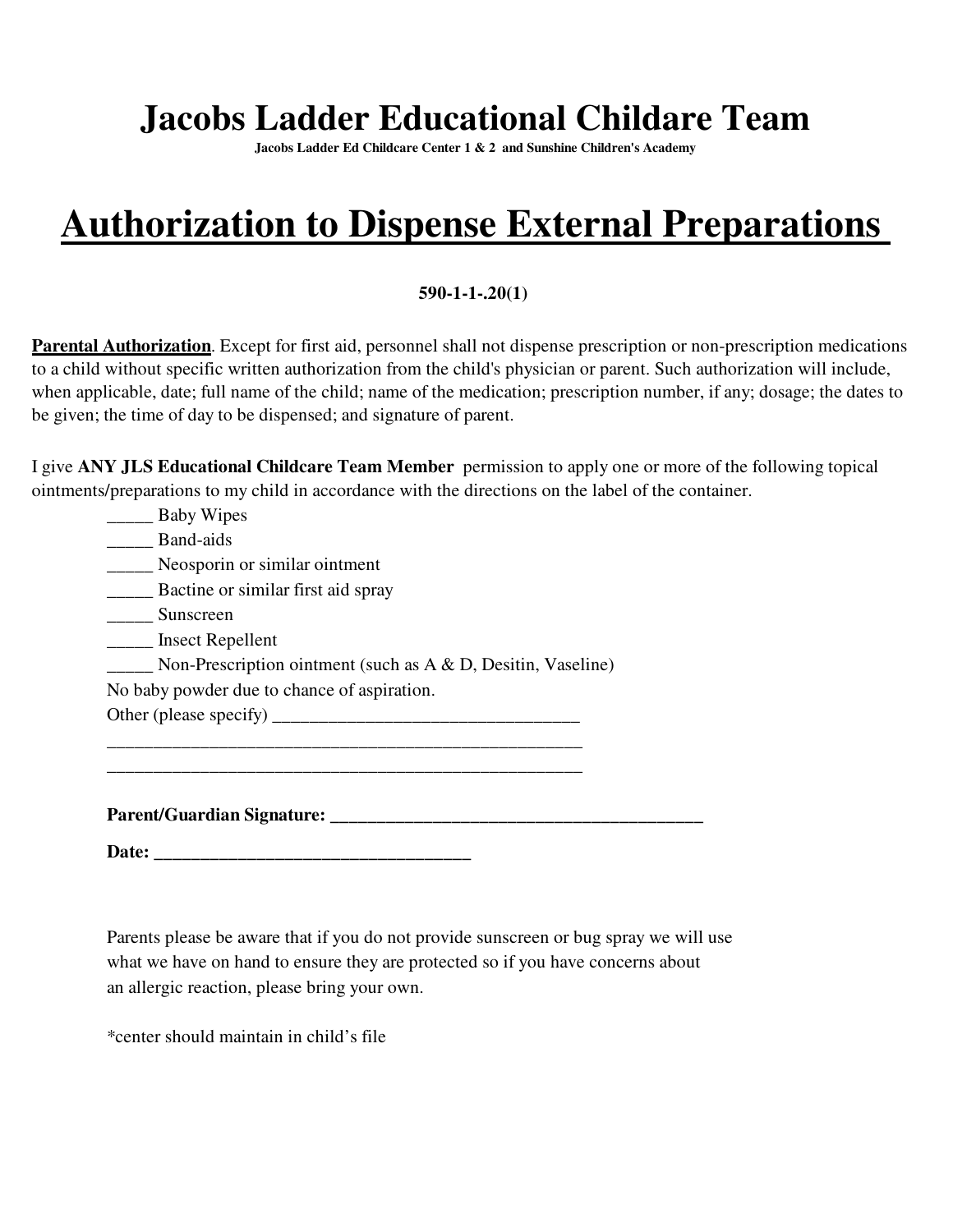

# Tuition Automated Payment Processing<br>Safe – Convenient – Easy

We are excited to offer the safety, convenience and ease of Tuition Express®-a payment processing system that allows secure, on-time tuition and fee payments to be made from either your bank account or credit card.

#### ELECTRONIC FUNDS TRANSFER AUTHORIZATION FOR CREDIT CARD

| I (we) hereby authorize (business name)<br>Check with the center for accepted credit card types. | the below-referenced credit card account (Section A) OR, initiate debit entries to my (our) checking or savings account,<br>indicated below (Section B). To properly affect the cancellation of this agreement, I (we) are required to give 10 days written<br>notice. Credit union members: please contact your credit union to verify account and routing numbers for automatic payments. |              | to initiate credit card charges to   |
|--------------------------------------------------------------------------------------------------|---------------------------------------------------------------------------------------------------------------------------------------------------------------------------------------------------------------------------------------------------------------------------------------------------------------------------------------------------------------------------------------------|--------------|--------------------------------------|
| <b>COMPLETE</b>                                                                                  |                                                                                                                                                                                                                                                                                                                                                                                             |              |                                      |
| <b>SECTION A (Credit Card)</b>                                                                   |                                                                                                                                                                                                                                                                                                                                                                                             |              |                                      |
| <b>Cardholder Name</b>                                                                           | Phone#                                                                                                                                                                                                                                                                                                                                                                                      |              |                                      |
| <b>Cardholder Address</b>                                                                        | City                                                                                                                                                                                                                                                                                                                                                                                        | <b>State</b> | Zip                                  |
| <b>Account Number</b>                                                                            | <b>Expiration Date</b>                                                                                                                                                                                                                                                                                                                                                                      |              |                                      |
| Cardholder Signature                                                                             |                                                                                                                                                                                                                                                                                                                                                                                             | Date         |                                      |
|                                                                                                  |                                                                                                                                                                                                                                                                                                                                                                                             |              |                                      |
|                                                                                                  |                                                                                                                                                                                                                                                                                                                                                                                             |              |                                      |
|                                                                                                  |                                                                                                                                                                                                                                                                                                                                                                                             | $\Box$       | □                                    |
| For Official Use Only                                                                            |                                                                                                                                                                                                                                                                                                                                                                                             |              | A service of                         |
| <b>Date Received</b>                                                                             |                                                                                                                                                                                                                                                                                                                                                                                             |              | ٠                                    |
| <b>Employee Signature</b>                                                                        |                                                                                                                                                                                                                                                                                                                                                                                             |              | procare                              |
|                                                                                                  |                                                                                                                                                                                                                                                                                                                                                                                             |              | <b>SUFTWARE</b>                      |
|                                                                                                  |                                                                                                                                                                                                                                                                                                                                                                                             |              | Copyright Procare Software 1/19/2015 |